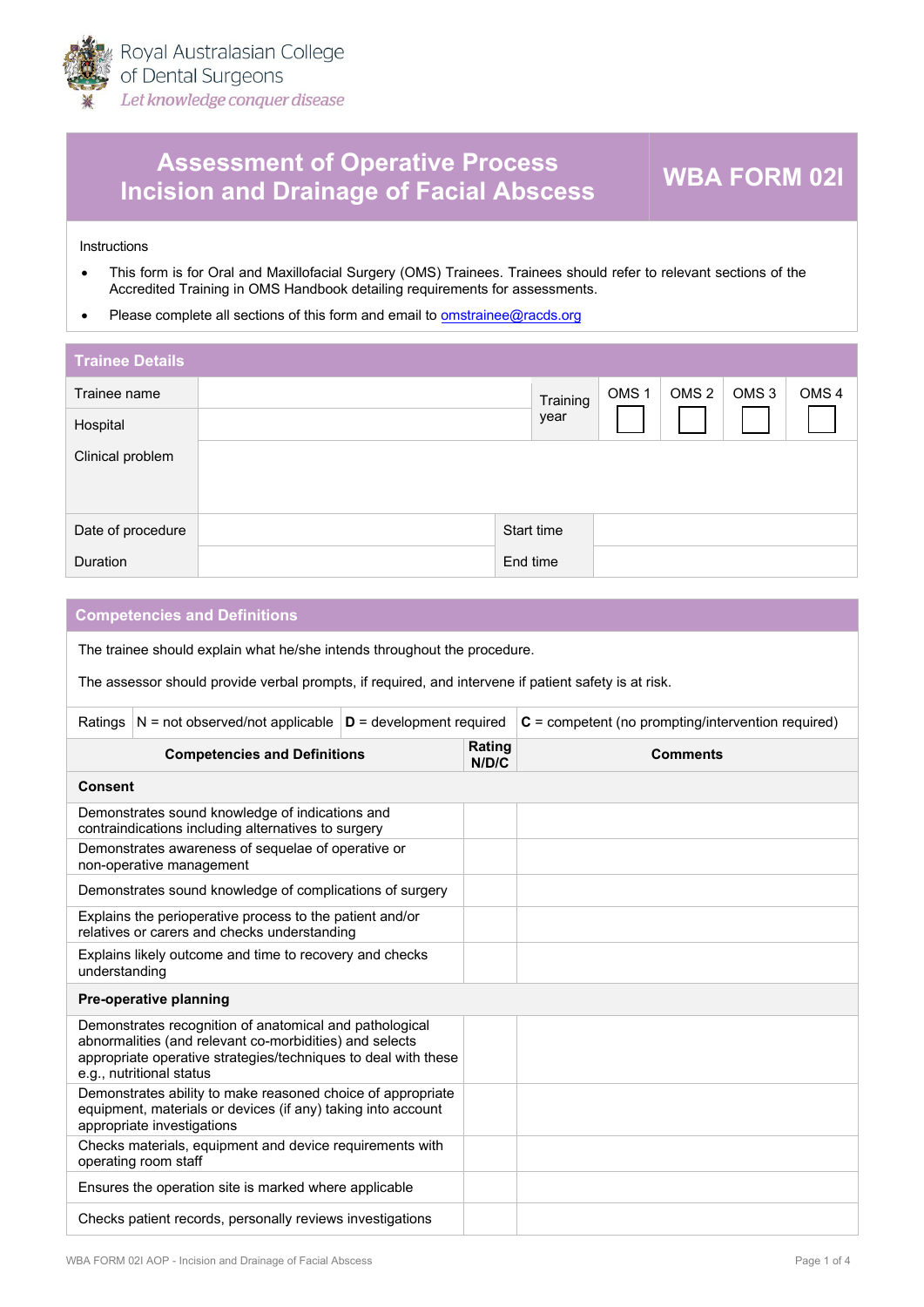

Royal Australasian College<br>of Dental Surgeons Let knowledge conquer disease

| <b>Competencies and Definitions</b>                                                                                                | Rating<br>N/D/C | <b>Comments</b> |  |  |  |
|------------------------------------------------------------------------------------------------------------------------------------|-----------------|-----------------|--|--|--|
| Pre-operative preparation                                                                                                          |                 |                 |  |  |  |
| Checks in theatre that consent has been obtained and<br>appropriate time out procedures                                            |                 |                 |  |  |  |
| Gives effective briefing to theatre team                                                                                           |                 |                 |  |  |  |
| Ensures proper and safe positioning of the patient on the<br>operating table                                                       |                 |                 |  |  |  |
| Demonstrates careful skin or mucosal preparation - as<br>required                                                                  |                 |                 |  |  |  |
| Demonstrates careful draping of the patient's operative field                                                                      |                 |                 |  |  |  |
| Ensures general equipment and materials are deployed<br>safely (e.g., suction, diathermy)                                          |                 |                 |  |  |  |
| Ensures appropriate drugs, inc. local anaesthesia are<br>administered where appropriate                                            |                 |                 |  |  |  |
| Deploys specialist supporting equipment (e.g., operating<br>microscope) effectively                                                |                 |                 |  |  |  |
| <b>Exposure and closure</b>                                                                                                        |                 |                 |  |  |  |
| Demonstrates knowledge of optimum skin<br>incision/mucosal/portal/access                                                           |                 |                 |  |  |  |
| Achieves an adequate exposure through purposeful<br>dissection in correct tissue planes and identifies all<br>structures correctly |                 |                 |  |  |  |
| Completes a sound wound repair where appropriate                                                                                   |                 |                 |  |  |  |
| Protects the wounds with dressings, splints and drains where<br>appropriate                                                        |                 |                 |  |  |  |
| Intra-operative technique                                                                                                          |                 |                 |  |  |  |
| Follows an agreed logical sequence or protocol for the<br>procedure                                                                |                 |                 |  |  |  |
| Consistently handles tissue well with minimal damage                                                                               |                 |                 |  |  |  |
| Controls bleeding promptly by appropriate method                                                                                   |                 |                 |  |  |  |
| Demonstrates a sound technique of knots and<br>sutures/staples                                                                     |                 |                 |  |  |  |
| Uses instruments appropriately and safely                                                                                          |                 |                 |  |  |  |
| Proceeds at appropriate pace with economy of movement                                                                              |                 |                 |  |  |  |
| Anticipates and responds appropriately to variation e.g.,<br>anatomy                                                               |                 |                 |  |  |  |
| Deals calmly and effectively with unexpected<br>events/complications                                                               |                 |                 |  |  |  |
| Uses assistant(s) to the best advantage at all times                                                                               |                 |                 |  |  |  |
| Communicates clearly and consistently with the scrub team                                                                          |                 |                 |  |  |  |
| Communicates clearly with the anaesthetist                                                                                         |                 |                 |  |  |  |
| Knowledge of anatomical cervico-facial spaces                                                                                      |                 |                 |  |  |  |
| Skin crease incision                                                                                                               |                 |                 |  |  |  |
| Identification of platysma                                                                                                         |                 |                 |  |  |  |
| Marginal mandibular branch identification/ protection                                                                              |                 |                 |  |  |  |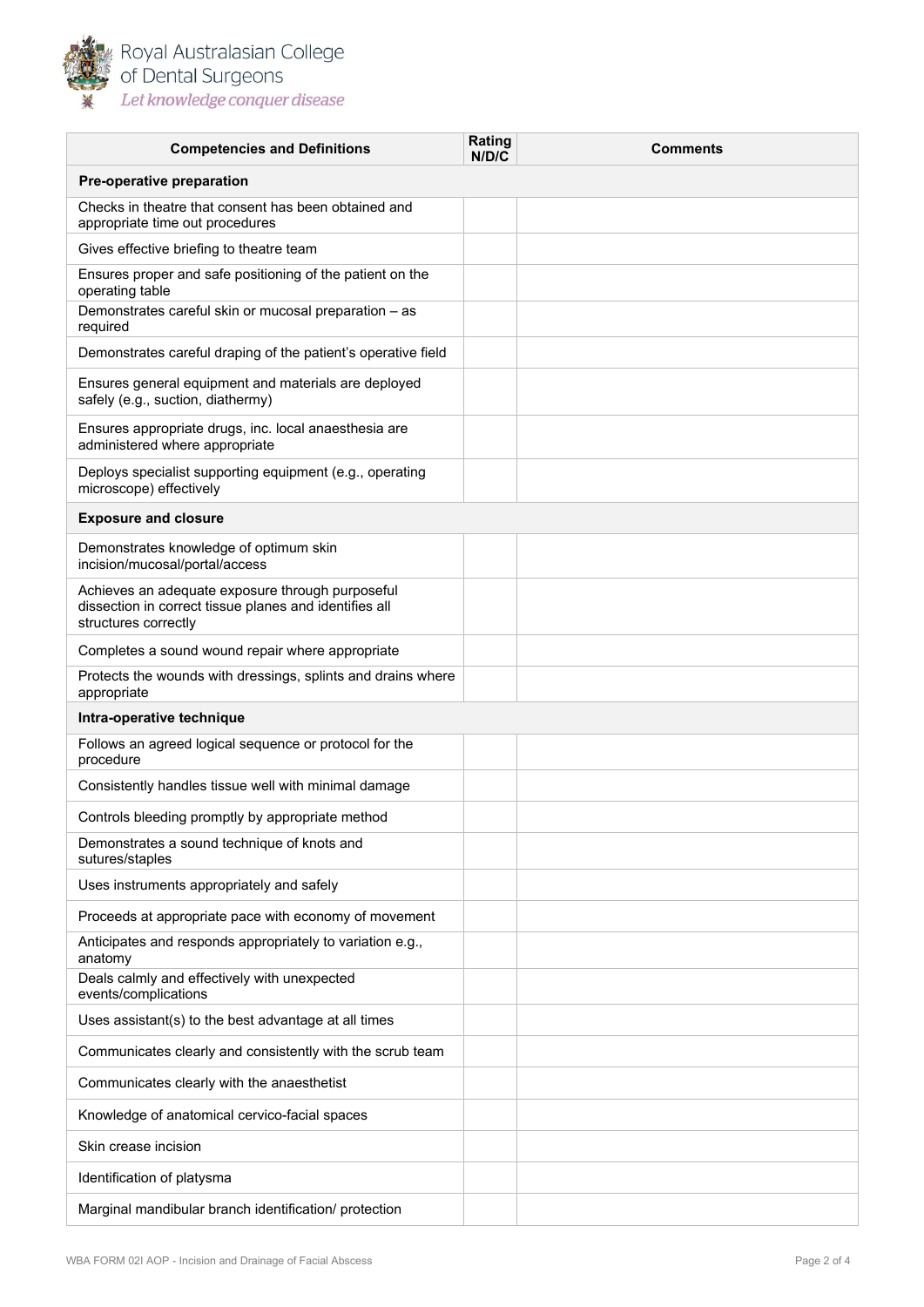

| <b>Competencies and Definitions</b>                                          | Rating<br>N/D/C | <b>Comments</b> |  |  |
|------------------------------------------------------------------------------|-----------------|-----------------|--|--|
| Hilton's method                                                              |                 |                 |  |  |
| Exploration of abscess cavity                                                |                 |                 |  |  |
| Positions and secures drain                                                  |                 |                 |  |  |
| Prepares for extubation                                                      |                 |                 |  |  |
| Post-operative management                                                    |                 |                 |  |  |
| Ensures the patient is transferred safely from the operating<br>table to bed |                 |                 |  |  |
| Constructs a clear operation note                                            |                 |                 |  |  |
| Records clear and appropriate post-operative instructions                    |                 |                 |  |  |
| Deals with specimens. Labels and orientates specimens<br>appropriately       |                 |                 |  |  |

| <b>Procedure Outcome (completed by assessor)</b>                             |                                                                                            |  |  |  |  |
|------------------------------------------------------------------------------|--------------------------------------------------------------------------------------------|--|--|--|--|
| Level at which completed elements of the AOP were performed on this occasion |                                                                                            |  |  |  |  |
| Level 0                                                                      | Insufficient evidence observed to support a summary judgment                               |  |  |  |  |
| Level 1                                                                      | Unable to perform the procedure, or part observed, under supervision                       |  |  |  |  |
| Level 2                                                                      | Able to perform the procedure, or part observed, under supervision                         |  |  |  |  |
| Level 3                                                                      | Able to perform the procedure with minimum supervision (needed occasional help)            |  |  |  |  |
| Level 4                                                                      | Competent to perform the procedure unsupervised (could deal with complications that arose) |  |  |  |  |

| <b>Comments by Trainee</b> |  |      |  |  |
|----------------------------|--|------|--|--|
|                            |  |      |  |  |
|                            |  |      |  |  |
|                            |  |      |  |  |
|                            |  |      |  |  |
| Trainee name               |  |      |  |  |
| Trainee signature          |  | Date |  |  |